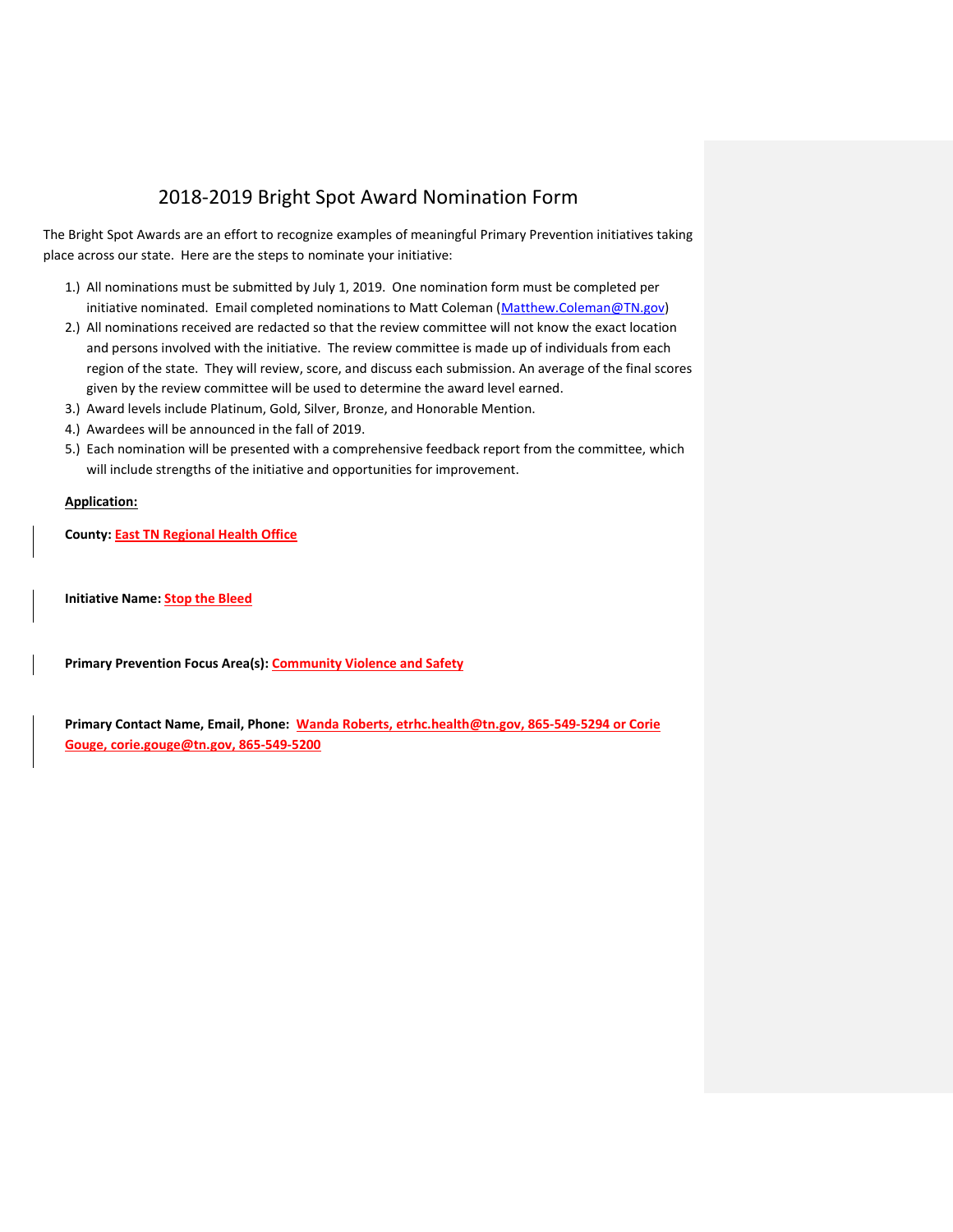## **Bright Spot Award Questions**

**Please explain why you think this initiative should be considered for the TDH Bright Spot Awards.** (150 words max); (10 points available)

The East Tennessee Regional Health Office has piloted a unique project, centering around the national *Stop The Blee*d campaign, that demonstrates the far-reaching potential that a meaningful Primary Prevention initiative can have, a true bright spot for the intent of this program. This project brought together the collective efforts of Public Health, our Regional Hospital Trauma Center, District II Homeland Security, the regional Healthcare Coalition, and the TN. Department of Education, School Safety Center. To date, successes include: public health training, preparedness and outreach, school training and preparedness, and endorsement with the expectation that a portion of this program will be implemented in each school across our state in the near future. We are proud to submit a project that highlights the dedication of our hard working staff, produces measureable outcomes, strengthens our community involvement, and truly makes a life-saving difference for our own staff and those we serve.

## **Why is this initiative important to your community? Is this initiative contributing to a policy, systems, and/or environmental change<sup>1</sup> in the community?** (300 words max); (75 points available)

Trauma is the number one cause of death in the U.S. for persons between the ages of 1-46. Lifethreatening bleeding can be fatal within five minutes, so it's not surprising that 75-90% of all traumarelated deaths occur before the casualty reaches a medical treatment facility. [\(www.bleedingcontrol.org\)](http://www.bleedingcontrol.org/). This is particularly disconcerting for rural areas where immediate medical response may not be available. As project planning began, we realized it wasn't enough to train how to respond after an event, we needed to also train on how to prepare. Schools, in particular, are vulnerable as evidenced with the horrific events that have occurred throughout our nation regarding school shootings. Unfortunately l training for active shooters, specific to school staff, has been virtually non-existent. This program combined the two related initiatives (STB and Active Shooter training specific for schools) to address that gap in a multi-faceted approach- planning, preparedness, and response. The Department of Education was brought in during early planning and since has approved the curriculum with plans to roll out state wide. Many schools across our region now plan to offer annual STB training along with CPR training to staff and students. **[2018 County Success Story Awardees:](https://www.tncounties.org/Public/Events/TCSA_County_Success_Stories/Public/County_Success_Stories.aspx?hkey=987b95f5-a3d1-4830-908f-9181a9366125)**

Community benefits include:

- Over 200 regional Stop The Bleed trainers have been trained, including 20 PH.
- Each county has received (2) STB training kits that can be used for ongoing training.
- Staff at every HD in our region have been trained on STB
- 2 STB kits have been designated for each health department

 Every primary and secondary schools in our region (333) have received (8) STB kits (total of 2664 kits)

**Formatted:** Font color: Auto

**Formatted:** Font color: Auto **Field Code Changed Formatted:** Indent: Left: 0"

 1 Policy, systems and environmental change is a way of modifying the environment to make healthy choices practical and available to all community members. By changing laws and shaping physical landscapes, a big impact can be made with little time and resources. By changing policies, systems and/or environments, communities can help tackle health issues like obesity, diabetes, cancer and other chronic diseases [\(http://www.cookcountypublichealth.org/files/CPPW/PSE%20Change.pdf\)](http://www.cookcountypublichealth.org/files/CPPW/PSE%20Change.pdf)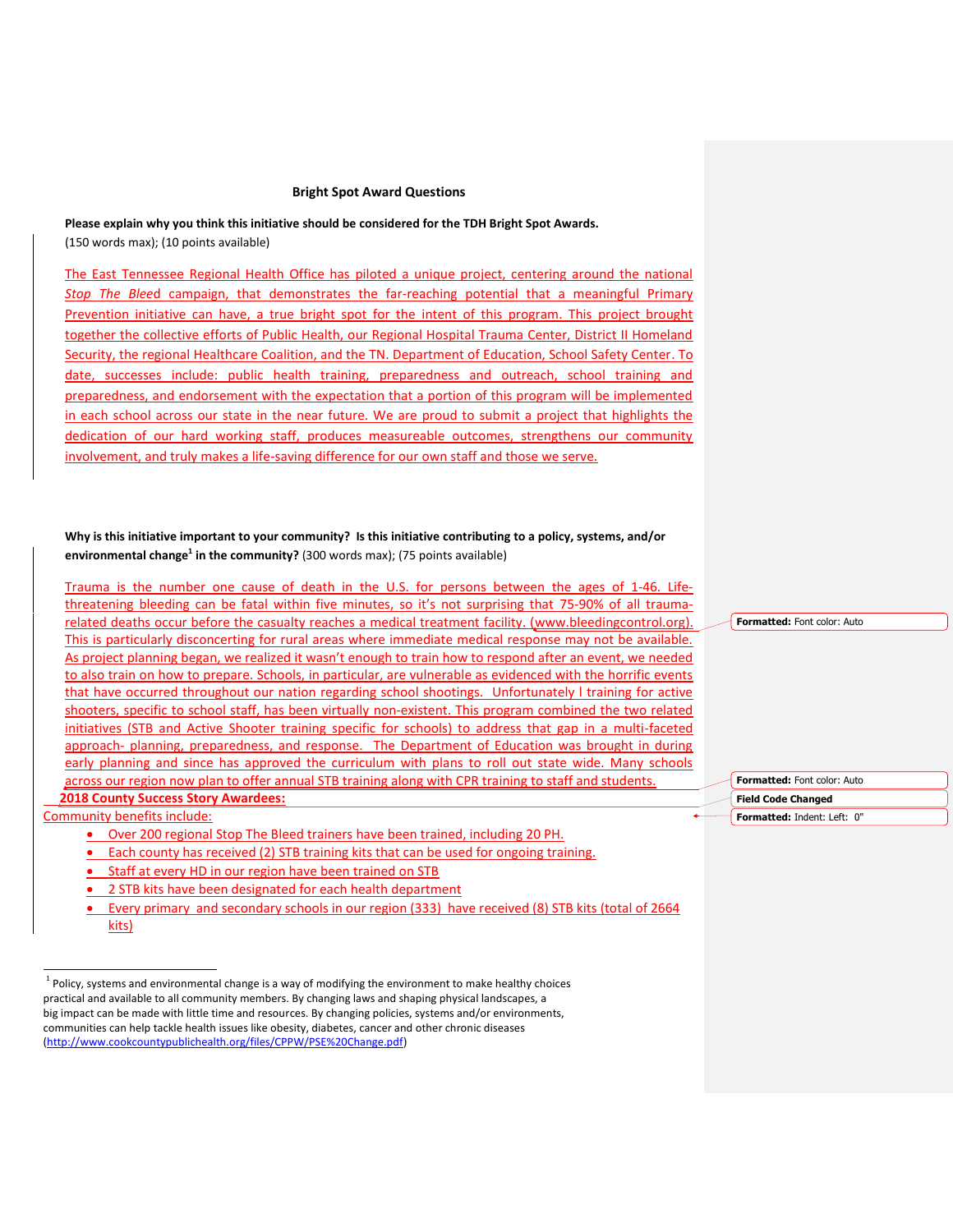**What are the SMART objective goals and major purpose(s) of this initiative? (SMART objectives are Specific, Measurable, Attainable, Relevant, and Time Bound. Example: By May 2019; all soft drink machines in Lauderdale County Schools will be turned off during the school day, per school board policy.)** (300 words max); (10 points available)

By June 30, 2019, each local health department will have fully trained staff on the Stop The Bleed program.

**What is the annual budget and funding source for this initiative? If no funding is available, how have you implemented or sustained the initiative?** (150 words max); (5 points available)

There is no annual budget for this initiative. STB kits were purchased by our local hospital coalition. Homeland Security purchased training kits for each county to ensure continued sustainability. The healthcare coalition will replace any kits needed or training supplies (as needed) as well as fund continued train the trainer courses.

The local training for this initiative will be sustained by the efforts of the STB Trainers.

**Formatted:** Indent: Left: 0"

**Have community partners helped with the initiative? What are the roles of these partners?** (300 words max); (20 points available)

- Yes, there are over 70 community partners that have helped with this initiative. Local EMS attended the active shooter drills at schools, and helped with training teachers.
- University of Tennessee Medical Center Trauma Services provided 'train the trainer' classes and support for community trainings. This is on-going as classes are still scheduled as needed.
- TN Homeland Security District II retained subject matter experts to collaboratively develop a relevant/ school specific active shooter training program and invested \$73,000 towards county level training and training kits.
- Knoxville/East Tennessee Healthcare Coalition provided \$122,000 in funding to provide (8) STB kits for each school. (2664 kits)
- Tennessee Department of Education School Safety Center provided oversight and guidance for training content.
- **Local Emergency Management Agencies were tasked with coordinating training with** schools and area emergency response organizations to ensure local support.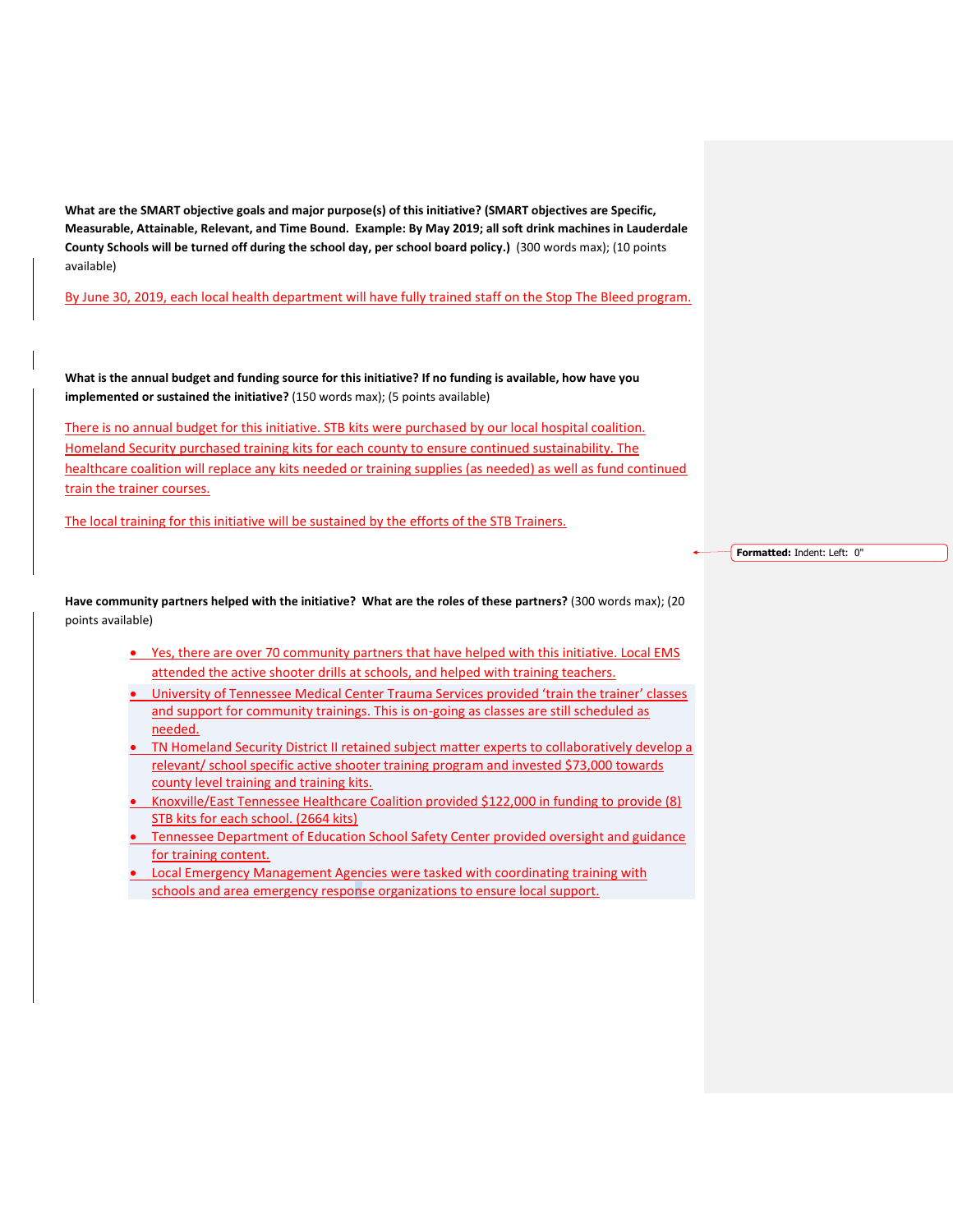**Describe your staff's involvement, including the interdisciplinary team approach taken with this initiative? Begin with the planning process; explain staff roles in planning and implementing the initiative. Discuss how you foster creative scheduling so that clinical staff can lend their expertise?** (350 words max); (20 points available)

Inter disciplinary planning team consisted of PH, Knoxville/East Tennessee Healthcare Coalition, EMA, EMS, Homeland Security, law enforcement, TN. Department of Education, Regional Trauma Center.

Local Health Department staff and Regional Office staff (20 total) were trained as facilitators, who in turn, trained local staff. They also reached out to community partners and offered trainings at schools, churches, etc. Staff were enthusiastic about this PPI opportunity and it was evident in the outreach they continue to do, working and expanding the role of public health into the community through this invaluable training opportunity. Staff commented that this was something they felt like they could use outside of work, and something they really enjoyed. Our staff was very creative, and even made their own arms/legs out of pool noodles and pvc pipe so they could simulate packing a wound and applying a tourniquet.

Scheduling was left to the local health department staff, but if nurses were going to be out of clinic to conduct a training they were able to cut their clinic schedule back to accommodate the nurse being out of clinic for a few hours. There was also more than one nurse per health department trained so they could rotate who was out of clinic conducting a training so it wasn't the same person being left in clinic each time.

**In what way is this initiative especially innovative? How is this initiative different from other similar programs? Is there a specific idea tested with this approach? Is this work informed by relevant literature or research studies?**  (400 words max); (20 points available)

Stop the Bleed is a national awareness campaign and call-to-action. Stop the Bleed is intended to cultivate grassroots efforts that encourage bystanders to become trained, equipped, and empowered to help in a bleeding emergency before professional help arrives. This approach is innovative, because no other county or region in our state is participating in this effort. Our region has adopted this grassroots effort, and local and regional health department staff have embraced this outreach effort. Staff have said, "This is something I really enjoy! I never knew PPI could be this fun." Staff have been able to see the true meaning of community outreach by being able to participate in something they really enjoy.

**Formatted:** Font: Not Bold

**Formatted:** Font: Not Bold, Not Highlight

**Formatted:** Font: Not Bold

**Formatted:** Normal, Indent: Left: 0.25", No bullets or numbering

**Formatted:** Font: 12 pt